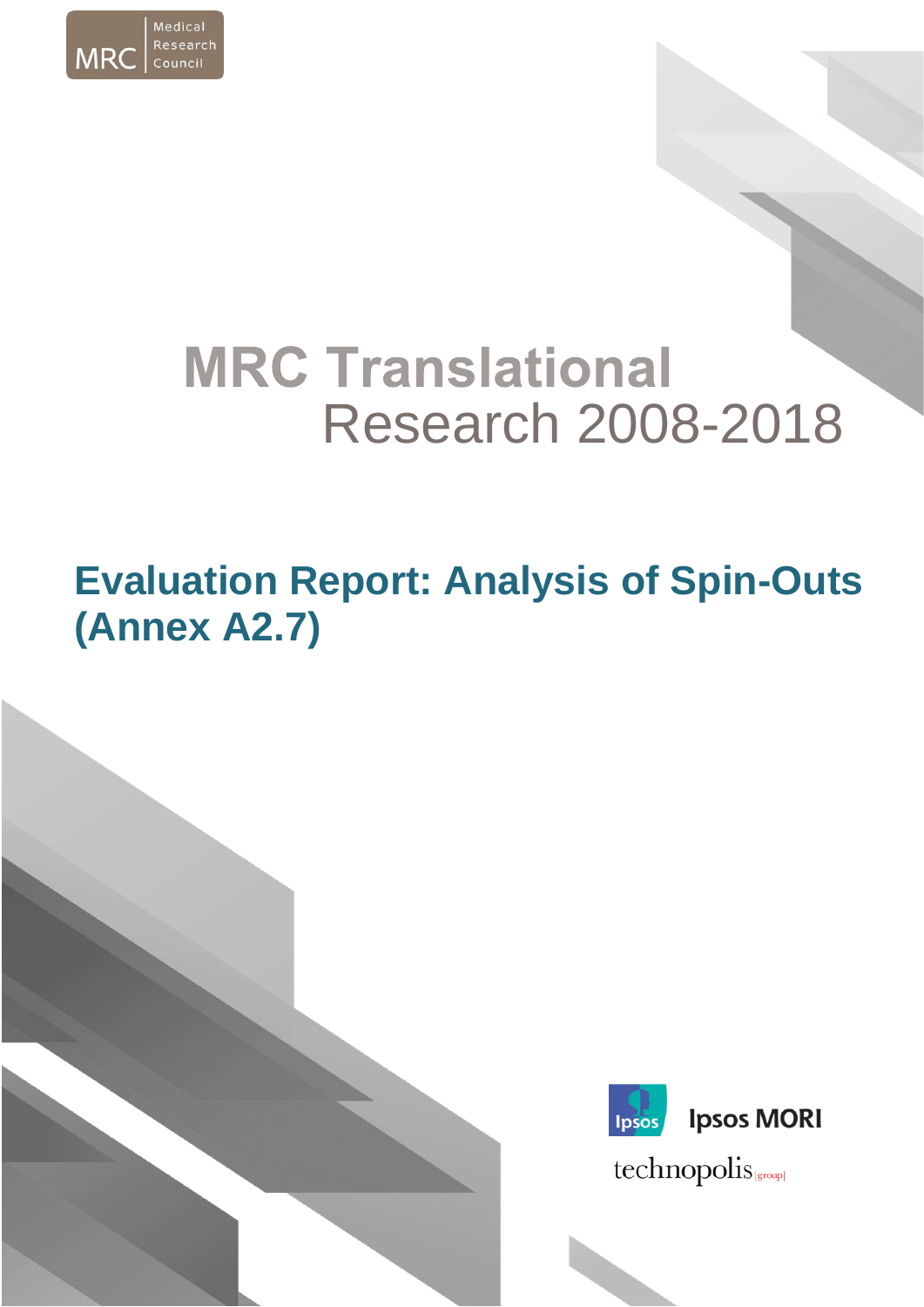### **Contents**

| 1.1   | Spin-outs emerging from the MRC's translational research awards1                                                                                                                           |  |
|-------|--------------------------------------------------------------------------------------------------------------------------------------------------------------------------------------------|--|
|       | Figure 1.1: Number of spin-outs attributed to MRC translational research grants awarded since                                                                                              |  |
|       |                                                                                                                                                                                            |  |
|       |                                                                                                                                                                                            |  |
|       | Figure 1.2: Share of spin-outs attributed to MRC funded research, by translation grouping 2                                                                                                |  |
|       |                                                                                                                                                                                            |  |
|       | Figure 1.3: Activities of spin-outs attributed to MRC funded research and activities of all active<br>companies incorporated in the biopharma and medical technology sectors since 2008  3 |  |
| $1.2$ |                                                                                                                                                                                            |  |
|       |                                                                                                                                                                                            |  |
|       | Figure 1.4: Share of spin-outs attributed to MRC awards for translational research attracting<br>external equity finance and average amounts raised (£m), by translational grouping  4     |  |
|       | Figure 1.5: Total fundraising by headquarter location of spin-outs attributed to MRC funding, by                                                                                           |  |
|       |                                                                                                                                                                                            |  |
|       | Figure 1.6: Total equity investment, spin-outs attributed to MRC funding and all firms founded<br>since 2008 in Pharmaceuticals & Biotechnology, Healthcare Technology, Healthcare         |  |
|       |                                                                                                                                                                                            |  |
|       | Table 1.1: Key investors in spin-outs attributed to MRC funded research founded by end of 2017. 6                                                                                          |  |
|       | Figure 1.7: Geographical distribution of investors in spin-outs attributable to MRC research 7                                                                                             |  |
| 1.3   |                                                                                                                                                                                            |  |
|       |                                                                                                                                                                                            |  |
|       |                                                                                                                                                                                            |  |
|       |                                                                                                                                                                                            |  |
| 1.4   |                                                                                                                                                                                            |  |
| 1.5   |                                                                                                                                                                                            |  |
|       |                                                                                                                                                                                            |  |
|       |                                                                                                                                                                                            |  |
|       |                                                                                                                                                                                            |  |
|       |                                                                                                                                                                                            |  |
|       |                                                                                                                                                                                            |  |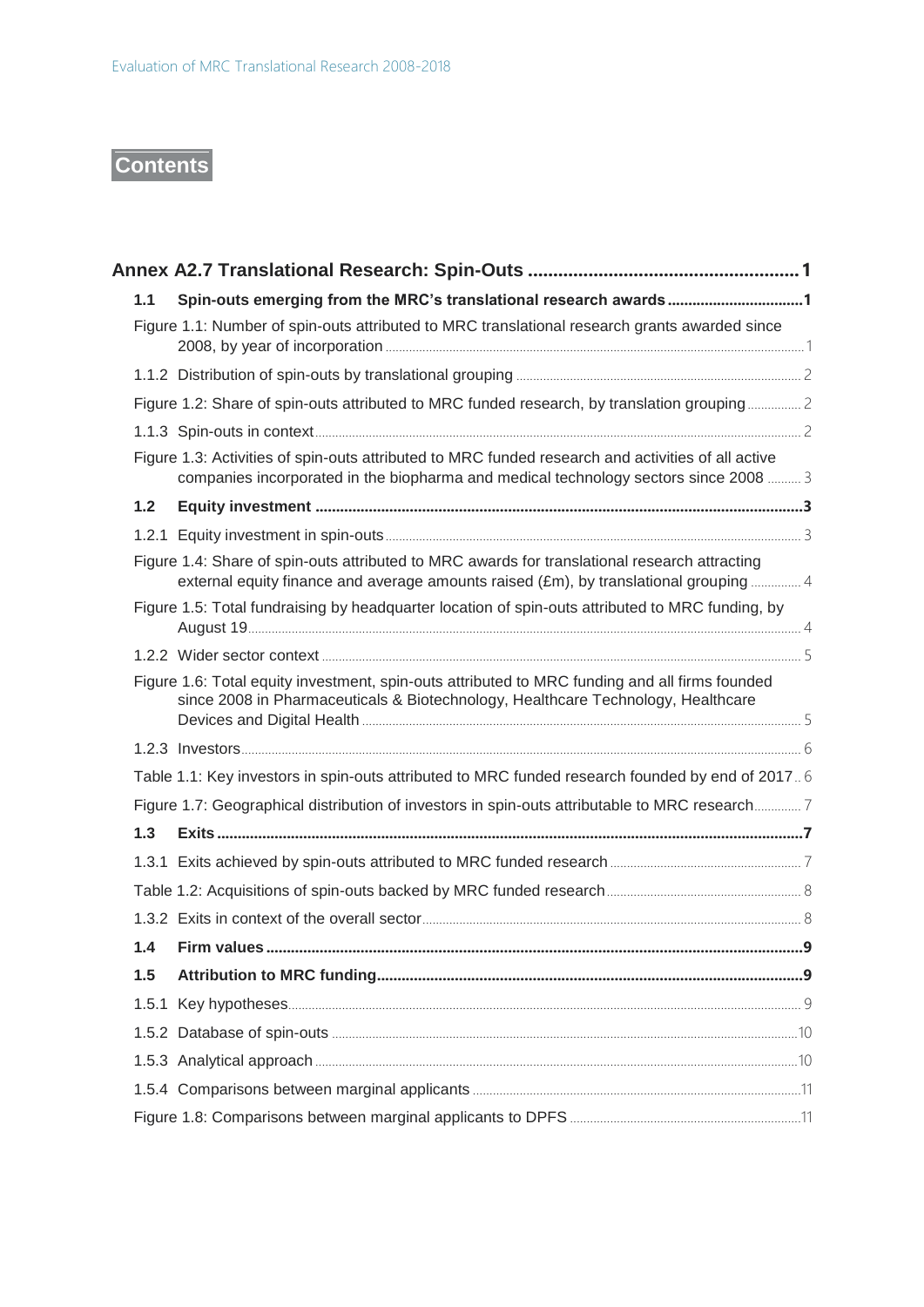### <span id="page-2-0"></span>**Annex A2.7 Translational Research: Spin-Outs**

This Annex provides an overview of the economic impacts of the MRC's awards for translational research over the last ten years, focusing on the spin-outs established by Principal Investigators to exploit the intellectual property developed. The analysis is based on a database of spin-outs derived from self-reported accounts compiled from Researchfish<sup>1</sup> and other sources of intelligence gathered by the MRC. This database has been linked to records of the performance of those companies in securing capital to progress the commercialisation of their underlying intellectual property. The Annex concludes with an analysis focused on the degree to which these commercialisation outcomes can be attributed directly to the awards made by the MRC.

#### <span id="page-2-1"></span>**1.1 Spin-outs emerging from the MRC's translational research awards**

The data compiled for this paper showed that:

- A total of 134 spin-outs were attributed by Principal Investigators to the MRC's awards for research funding that were incorporated between 2008 and 2017 (covering those emerging from the directed and non-directed translational research portfolios and those spin-outs attributed to other awards made by the MRC). 124 of these companies remained active in 2019. A further 18 spin-outs were reported that were incorporated in 2018 or 2019, though as there are substantial reporting lags in the Researchfish records, the following analysis is restricted to those companies incorporated by the end of 2017.
- 123 of these companies were established in the UK. The remaining 11 were established in the US (6), Switzerland (2), Finland, Germany and Canada (1 each).
- The numbers of spin-outs established rose steadily over the period, peaking in 2016. The drop-off observed in 2017 and 2018 could be explained by recording lags. This has some support from the interviews with PIs, which highlighted several companies emerging from the grant portfolio that had only been established comparatively recently and do not yet appear in MRC records.
- Forty four percent of the spin-outs (60 of 134) reported emerged from Oxford, Cambridge, KCL, UCL, and Imperial College.

#### <span id="page-2-2"></span>**Figure 1.1: Number of spin-outs attributed to MRC translational research grants awarded since 2008, by year of incorporation**



*Source: MRC spin-out database, Companies House*

 $\overline{a}$ 

<sup>1</sup> Researchfish, March 2019.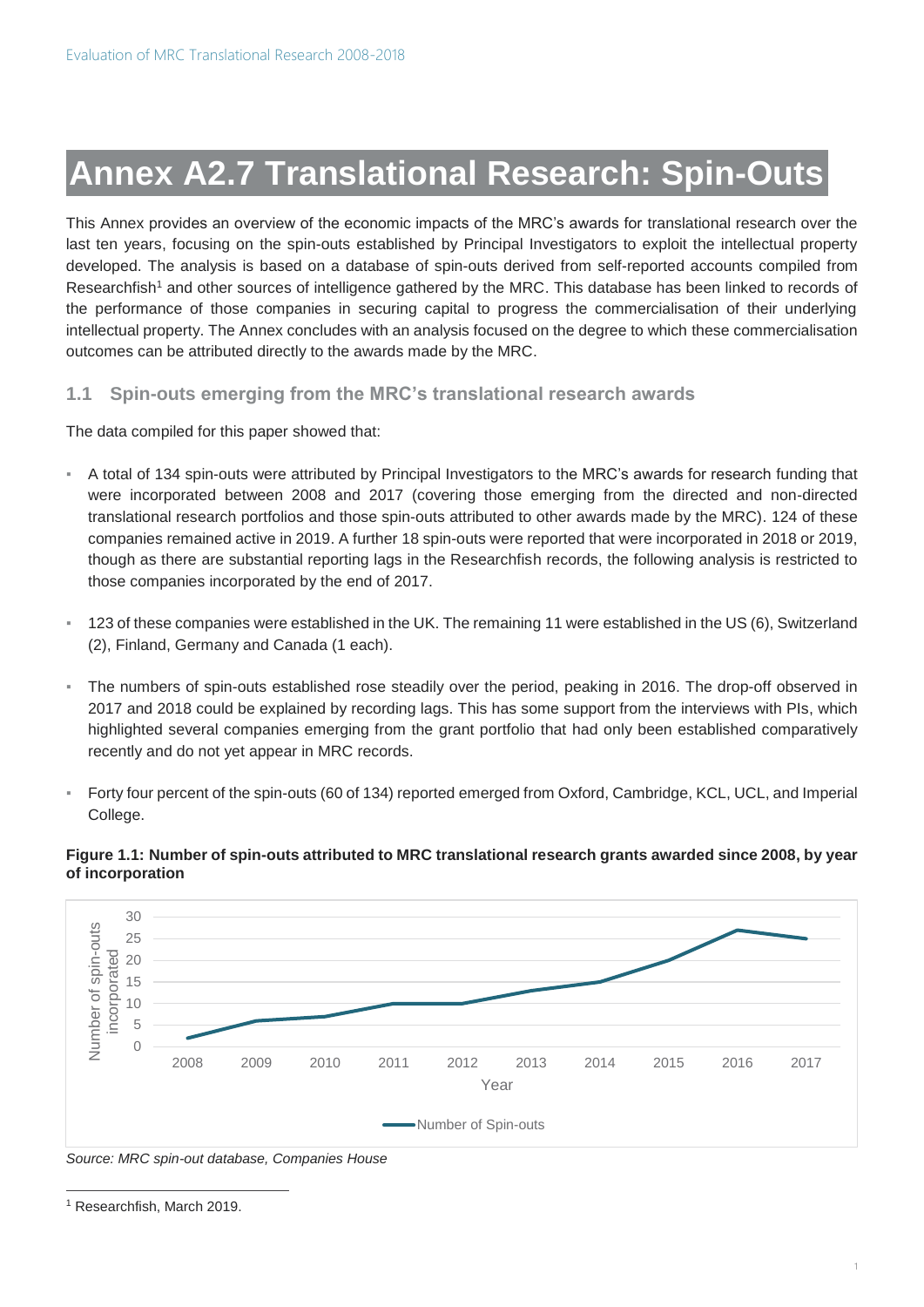#### <span id="page-3-0"></span>1.1.2 Distribution of spin-outs by translational grouping

The following table illustrates the distribution of spin-outs by the broad 'translational grouping' of the relevant award made by the MRC (note that multiple grants may be associated with the same spin-out). Fifty-eight percent of the 134 spin-outs were associated with an award made through the directed translational research portfolio (and 51 percent with awards made through the focused translational grouping). Twenty-seven percent emerged from the nondirected translational research portfolio, while 17 percent emerged solely from other awards made by the MRC.



<span id="page-3-1"></span>**Figure 1.2: Share of spin-outs attributed to MRC funded research, by translation grouping**

*Source: MRC spin-out database, Pitchbook. Note that one spin-out could be attributed to multiple awards and may appear in multiple portfolios.* 

#### <span id="page-3-2"></span>1.1.3 Spin-outs in context

Putting this in context, figures from the Office for Life Science Medical and Biopharmaceutical Database indicate that of 6,340 companies active in the biotechnology and medical technology sectors in 2017, 1,982 were incorporated since 2008. 55<sup>2</sup> of these were spin-outs attributed to MRC translational research funding). On an illustrative basis, this indicates that three to seven percent of new enterprises formed in the sector since 2008 have emerged from MRC funding<sup>3</sup>.

There were marked differences in the profile of spin-outs emerging from MRC funding and other active start-ups founded since 2008. Almost half of spin-outs attributed to MRC research were operating in the core 'biopharma' sector (defined as manufacturers and developers of advanced therapies, antibodies, blood and tissue products, small molecules, therapeutic proteins, and vaccines), relative to 17 percent in the wider sector. Advanced therapy developers were particularly overrepresented (14 percent of spin-outs attributed to MRC research versus 3 percent in the industry more widely). Most other segments were underrepresented in the portfolio of spin-outs attributed to MRC research – and most significantly digital health (1 percent versus 13 percent in the industry more widely).

 $\overline{a}$ <sup>2</sup> While the OLS Medical and Biopharmaceutical Database is the best available register of firms active in the life science industries, it is not complete and numerous spin-outs from MRC funded research are not captured in the database.  $3$  l.e. 55 to 134 as a share of 1,982.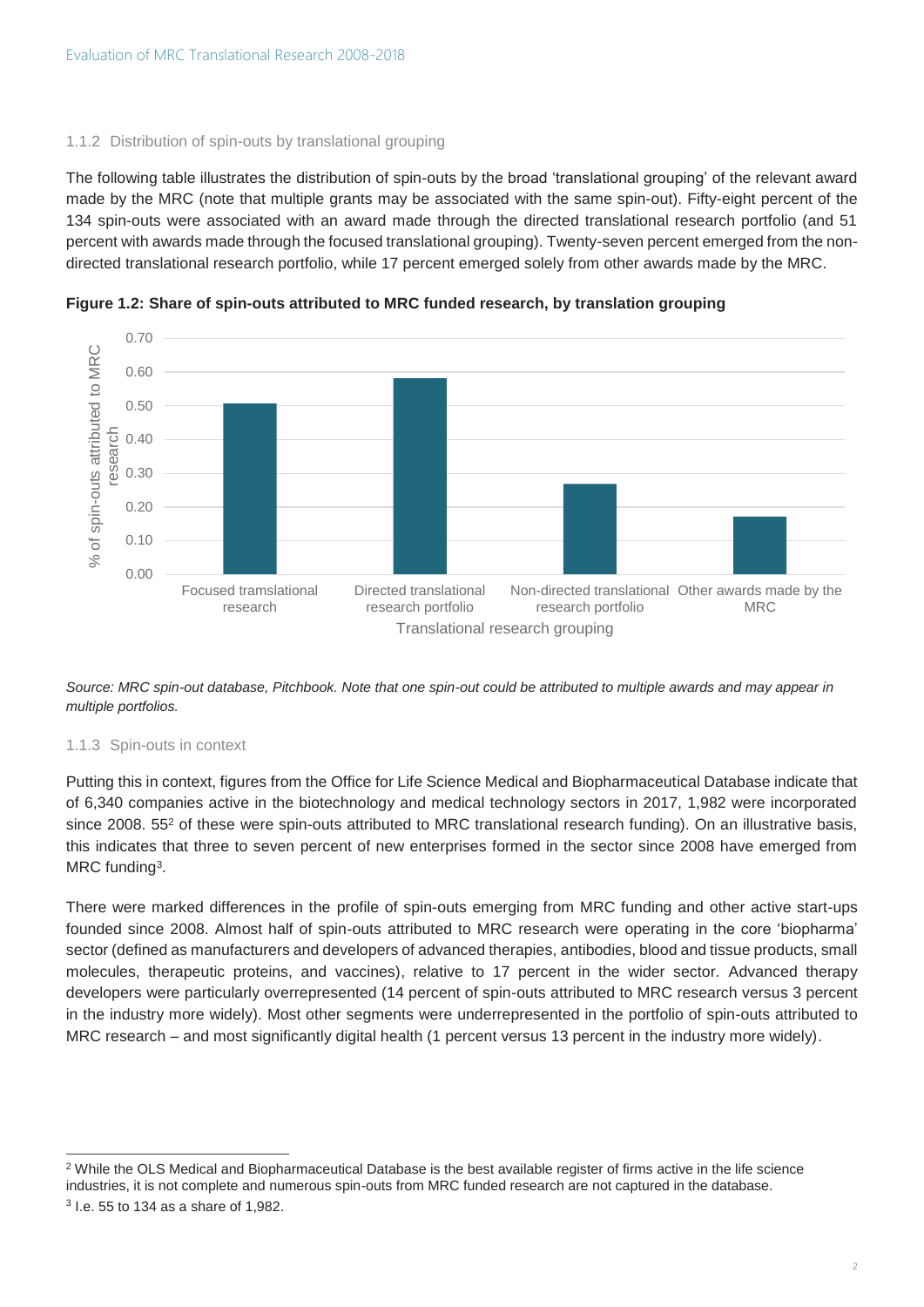

#### <span id="page-4-0"></span>**Figure 1.3: Activities of spin-outs attributed to MRC funded research and activities of all active companies incorporated in the biopharma and medical technology sectors since 2008**



*Source: MRC spin-out database, OLS Biopharma and Medical Technology Database. Table based on sample of 55 spin-outs attributable to MRC funded research captured with the OLS database.*

#### <span id="page-4-1"></span>**1.2 Equity investment**

Records of the spin-outs attributed to MRC funded research were linked to records of investment activity captured by Pitchbook to provide metrics of the success of those companies in attracting capital to progress their activities. Pitchbook compiles and structures information on disclosed venture capital and private equity investments as well as exits (in the form of IPOs and acquisitions), drawing on information in regulatory filings, press releases, and websites. Pitchbook was used as a key source of data for HM Treasury's Patient Capital Review. While the data is close to complete for significant fundraisings, there are gaps in coverage for smaller or undisclosed investments (such as those made by angel networks or if companies are operating in 'stealth mode'). The following passages should be reviewed with this caveat in mind.

#### <span id="page-4-2"></span>1.2.1 Equity investment in spin-outs

 $\overline{a}$ 

In terms of the investment raised by spin-outs:

- Overall, 54 of the 134 spin-outs (40 percent) emerging from MRC funded research attracted external equity investment by the end of August 2019<sup>4</sup>. A total of £1.3bn was raised in external equity funding over a total of 150 funding rounds<sup>5</sup>. Ninety-three percent of this capital was raised by spin-outs based in the UK.
- The bulk of this capital (£962.6m) was raised over 143 private funding rounds (i.e. angel investments or venture capital). Four spin-outs progressed to raising funding from capital markets through IPOs or private investments in public equity, raising a further £382.6m, discussed in more detail below.
- It is challenging to break these figures down by the five groupings for translational research, as many spin-outs were based on research produced over multiple grants. Those 'backed' by multiple grants were more likely to

<sup>4</sup> This only includes those deals where the value of the investment made was disclosed. A further 16 companies had obtained external funding, grants or participated in accelerator programmes where the value of any external investment was unknown. <sup>5</sup> Including angel investment, crowdfunding, venture capital, convertible debt, and IPOs and fundraising in capital markets, but excluding any control transactions via private equity or corporate buy-outs.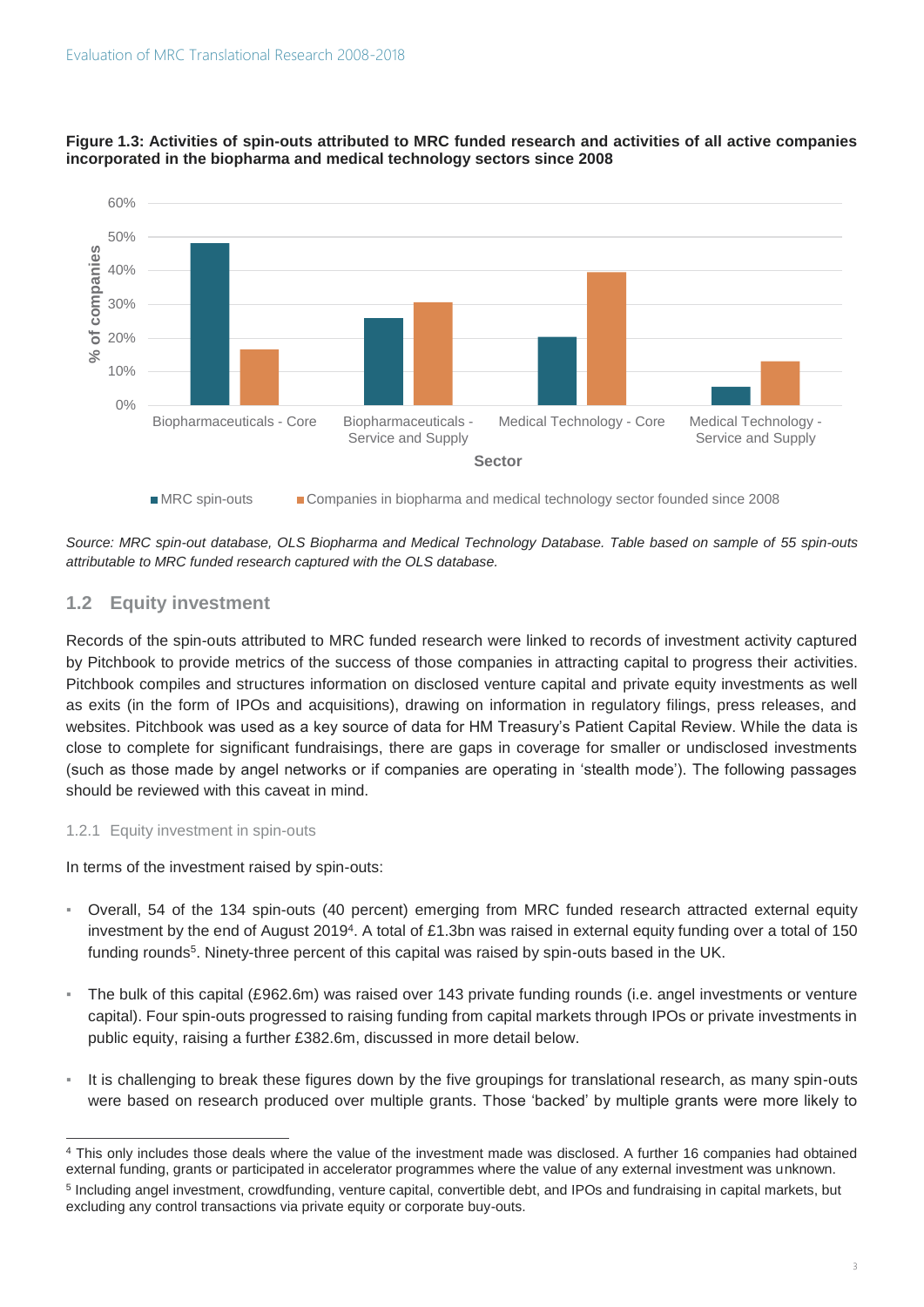raise equity finance, so the figures below will overstate the share of spin-outs raising external finance. However, it does indicate that spin-outs attributed to awards made through the directed translational research portfolio were more likely to raised capital, and raise funding in greater amounts, than non-directed approaches.



<span id="page-5-0"></span>

*Source: MRC spin-out database, Pitchbook. Note that one spin-out could be attributed to multiple awards and may appear in multiple portfolios.* 

Fundraising was overwhelming concentrated amongst spin-outs located in London, Cambridge, Oxford and Stevenage as illustrated in the figure below. This mirrors wider patterns of concentration of venture capital investment in the UK, but also reflects that investors have recently shown substantial appetite for investment in advanced therapies and most spin-outs focused on this modality have emerged from UCL. However, this does raise questions as to how effective commercialisation efforts may be in the long-run amongst companies based outside these hubs (and the interviews with PIs highlighted an example where the founders were forced to relocate from Nottingham to Cambridge to forge links with investors).

<span id="page-5-1"></span>**Figure 1.5: Total fundraising by headquarter location of spin-outs attributed to MRC funding, by August 19**



*Source: MRC spin-out database, Pitchbook, UK headquartered firms only. Private and public transactions*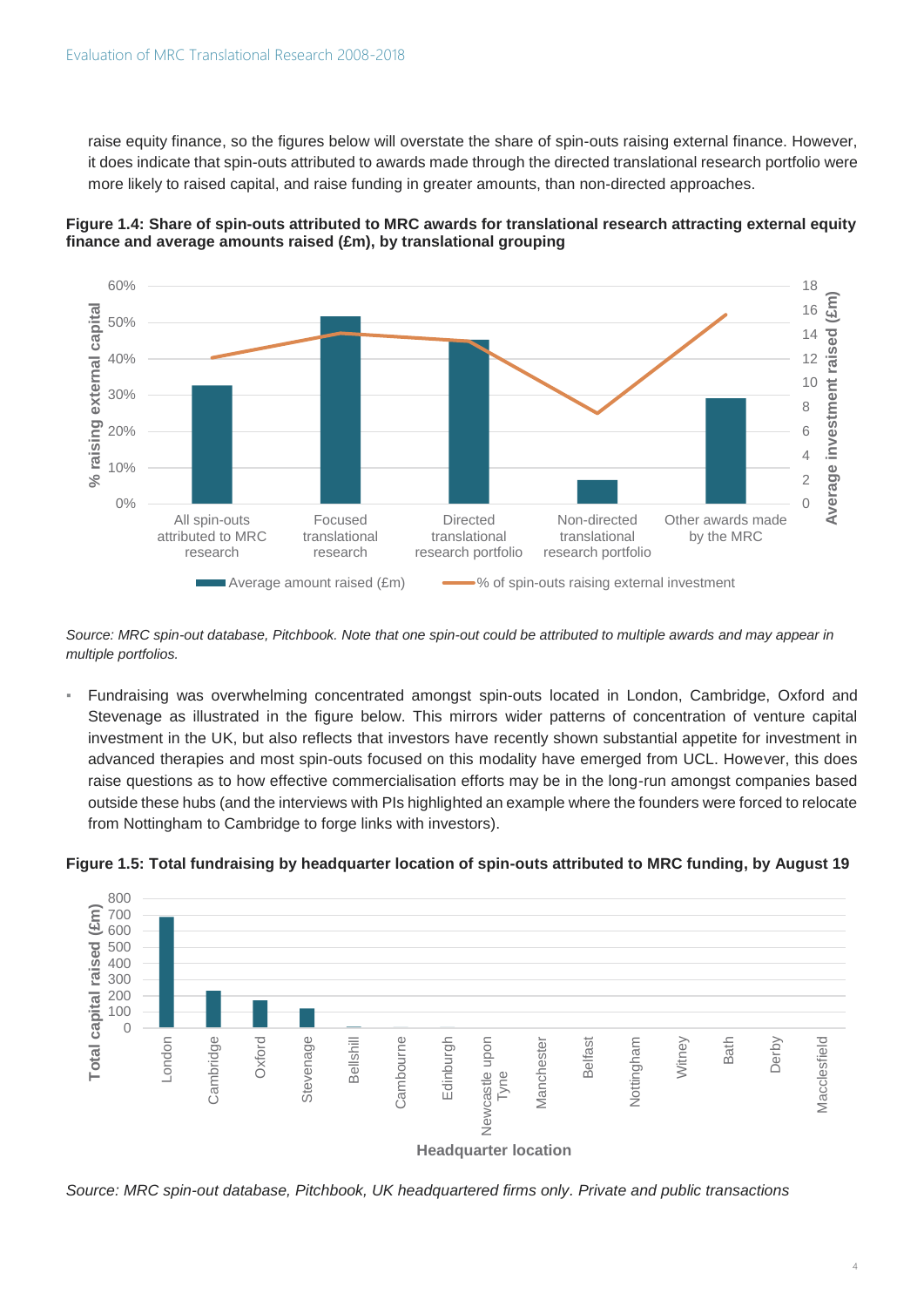#### <span id="page-6-0"></span>1.2.2 Wider sector context

Figures were also extracted from Pitchbook to set the figures presented above in the context of overall fundraising activity of firms active in relevant sectors<sup>6</sup> that were incorporated over the same period (i.e. were founded from 2008 onwards):

- A total of 713 firms founded between 2008 and 2018 raised external equity investment by August 2019. Using figures from the OLS Biopharma and Medical Technology database as an approximation of the total number of start-ups in the relevant sectors, this gives an illustrative estimate that around 36 percent of firms in the wider sector secured external investment.
- These firms raised a total of £5.1bn in external equity investment over the period, across 1,591 funding rounds. Around 70 percent of this was raised by firms active in the biotechnology and drug discovery industries. Of the top 20 largest funding rounds over the period by value, 12 were launched by advanced therapy developers (including Orchard, Nightstar, MeiraGTx, Freeline Therapeutics, Adaptimmune and Autolus<sup>7</sup>), and a further five by developers of other types of therapeutics (Kymab, Mereo Biopharma, Mission Therapeutics, and Artios). The remaining three were launched by CMR Surgical (a developer of surgical robots), Babylon Health (developer of GP at Hand) and Clinigen (a general pharmaceutical and health services firm). The largest deal of the period was a £442m private investment in Babylon in August 2019, valuing the company at £1.6bn.
- Spin-outs attributed to MRC funded translational accounted for around 24 percent of all equity investment in startups in the sector founded between 2008 and 2018. This contribution has risen with time, reaching 21 percent in 2017 and 41 percent in 2018, as illustrated in the following figure.
- Spin-outs attributed to MRC funded research appear more likely to attract equity funding, and attract funding in larger amounts, than other start-ups in relevant sectors. This may be product of differences in the profile of the two groups of companies – firms in the medical technology sector are likely to have less intensive capital requirements than those following a drug discovery pathway. There was, however, little evidence that spin-outs faced constraints or barriers in attracting external funding relative to other start-ups in the sector.

<span id="page-6-1"></span>



#### *Source: Pitchbook, UK headquartered firms only*

 $\overline{a}$ 

<sup>6</sup> Pharmaceuticals and Biotechnology, Healthcare Devices and Supplies, Healthcare Technology Systems and Digital Health. <sup>7</sup> All of these companies are connected to MRC funding. Orchard, Nightstar, Freeline and MeiraGTx have been attributed the awards in the scope of the study. However, Autolus and Adaptimmune were attributed to older MRC grants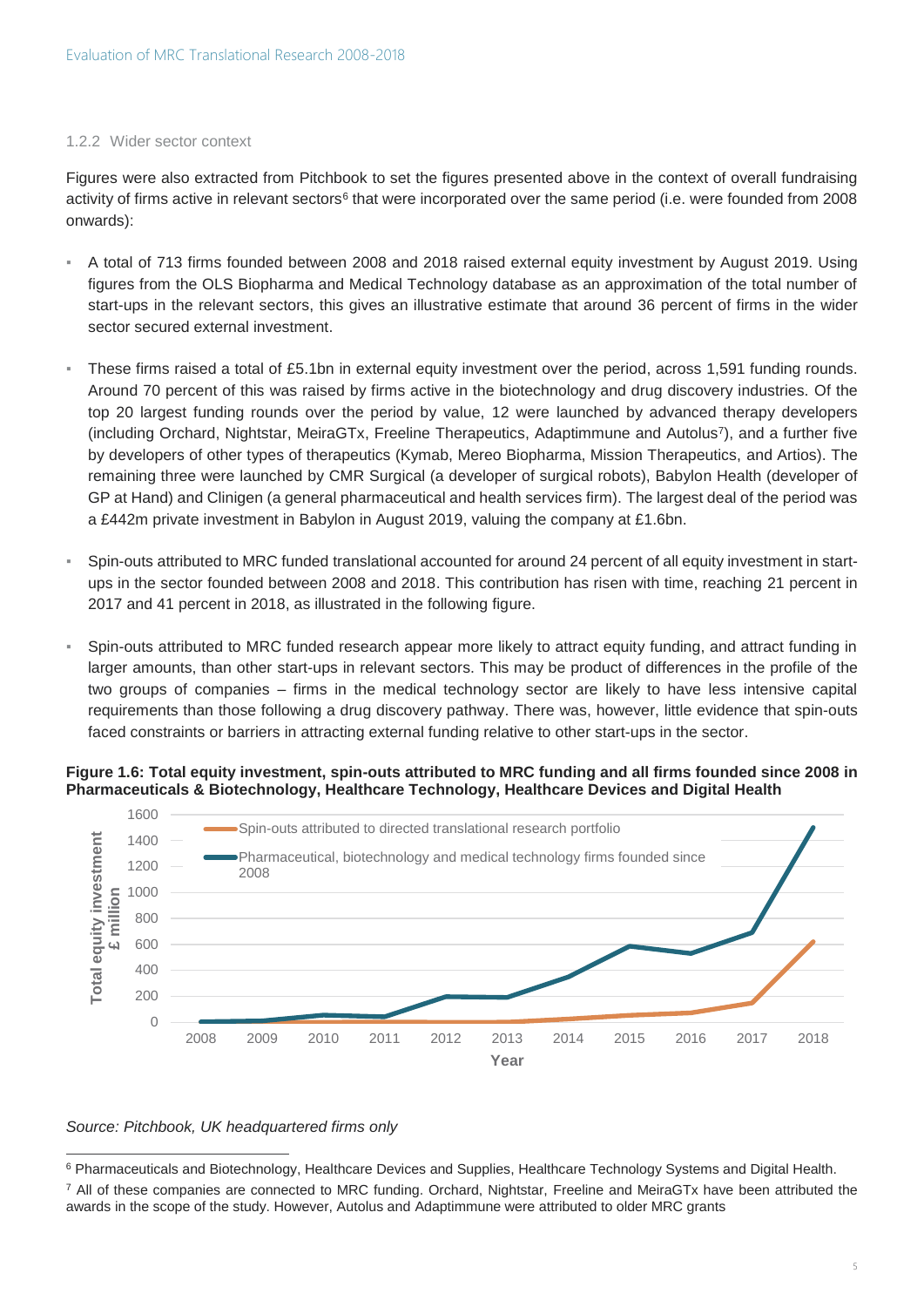#### <span id="page-7-0"></span>1.2.3 Investors

 $\overline{a}$ 

The spin-outs attributed to MRC funded research attracted capital from 211 different investors in private funding rounds that made a total of 425 investments<sup>8</sup> , including 89 venture capital and/or private equity funds, 34 corporate investors (including corporate venture capital funds), and 17 angel groups or investors. Thirteen investors made five or more investments in the spin-outs attributed to MRC funded research, as set out in the table below.

The table highlights the important role of institutions with locally or sector specific objectives (including those attached to or working in partnership with universities) in capitalising spin-outs. For example, Oxford Sciences Innovation, Cambridge Enterprise, and UCL Business all have objectives to capitalise spin-outs emerging from the research undertaken within the university. Local variations in the availability of this infrastructure is likely to contribute to the spatial patterns in equity investment observed above.

| <b>Investor</b>                             | <b>Description</b>                                                                                                                                                                                                                                                         | No. of investments in<br>spin-outs attributed to<br><b>MRC</b> research |
|---------------------------------------------|----------------------------------------------------------------------------------------------------------------------------------------------------------------------------------------------------------------------------------------------------------------------------|-------------------------------------------------------------------------|
| <b>Oxford Sciences</b><br>Innovation        | Oxford Sciences Innovation seeks to invest in companies operating in the medical,<br>computer science, industrial consumer technology, data analytics and engineering<br>sectors. It was founded in partnership with the University of Oxford.                             | 15                                                                      |
| Cambridge Enterprise                        | Cambridge Enterprise operates as a subsidiary of the University of Cambridge. The<br>firm invests the University's seed to commercialize ideas and share knowledge<br>gained from research within the University.                                                          | 14                                                                      |
| <b>Scottish Enterprise</b>                  | Scottish Investment Bank is Scottish Enterprise's investment arm investing to invest<br>in small to medium businesses that are based in Scotland.                                                                                                                          | 14                                                                      |
| <b>Parkwalk Advisors</b>                    | Parkwalk Advisors is a venture capital fund based in London, United Kingdom. The<br>firm makes venture capital investment in technology companies that have spun out<br>from UK universities and similar institutions.                                                     | 12                                                                      |
| Oxford Spin-out<br><b>Equity Management</b> | Oxford Spin-out Equity Management manages Oxford University's shareholdings in<br>its spin-out companies and seeks ways of maximizing the value of its equity stakes.                                                                                                      | 11                                                                      |
| Syncona                                     | Syncona is a venture capital investment subsidiary of Wellcome Trust that is focused<br>on investing in the healthcare and life science sectors.                                                                                                                           | 10                                                                      |
| TRI Cap                                     | TRI Cap is one of Scotland's business angel group founded in the year 2004.                                                                                                                                                                                                | 9                                                                       |
| Archangel Investors                         | Archangel Informal Investments is an angel investment firm based in Edinburgh.                                                                                                                                                                                             | 9                                                                       |
| <b>SV Health Investors</b>                  | SV Health Investors is a venture capital firm based in Boston, Massachusetts. The<br>firm prefers to invest in the medical device, life sciences, healthcare services and<br>digital health and biotechnology sectors.                                                     | $\overline{7}$                                                          |
| <b>UCL Business</b>                         | UCL Business is a technology development and commercialization transactions firm<br>that invest through its UCL Technology Fund.                                                                                                                                           | $\overline{7}$                                                          |
| <b>Albion Capital</b>                       | Albion Capital invests in high growth ventures, social infrastructure and quoted<br>equities across the different funds. The firm supports outstanding entrepreneurs who<br>have demonstrated product-market fit and wish to optimize and scale their business<br>rapidly. | 5                                                                       |
| <b>Barwell</b>                              | Barwell is a Glasgow, United Kingdom based venture capital firm which focuses on<br>investing companies within the life sciences, software, oil and gas sectors                                                                                                            | 5                                                                       |
| SR One                                      | SR One is the corporate venture capital investment arm of Glaxosmithkline. It is<br>based in Massachusetts with additional offices in Conshohocen, Pennsylvania;<br>London, England and San Francisco,.                                                                    | 5                                                                       |

<span id="page-7-1"></span>

|  | Table 1.1: Key investors in spin-outs attributed to MRC funded research founded by end of 2017 |
|--|------------------------------------------------------------------------------------------------|
|--|------------------------------------------------------------------------------------------------|

One third (by number of investments made) of investors in spin-outs attributed to MRC research were located overseas. As illustrated in the figure below, there was a dependency on investors based in North America. There was little evidence of significant capital flows from Europe or Asia into spin-outs attributed to MRC funded research.

<sup>&</sup>lt;sup>8</sup> Where investments were made on a syndicated basis, each investor associated with the funding round is counted separately in this total – implying that was an average of three investors associated with each investment.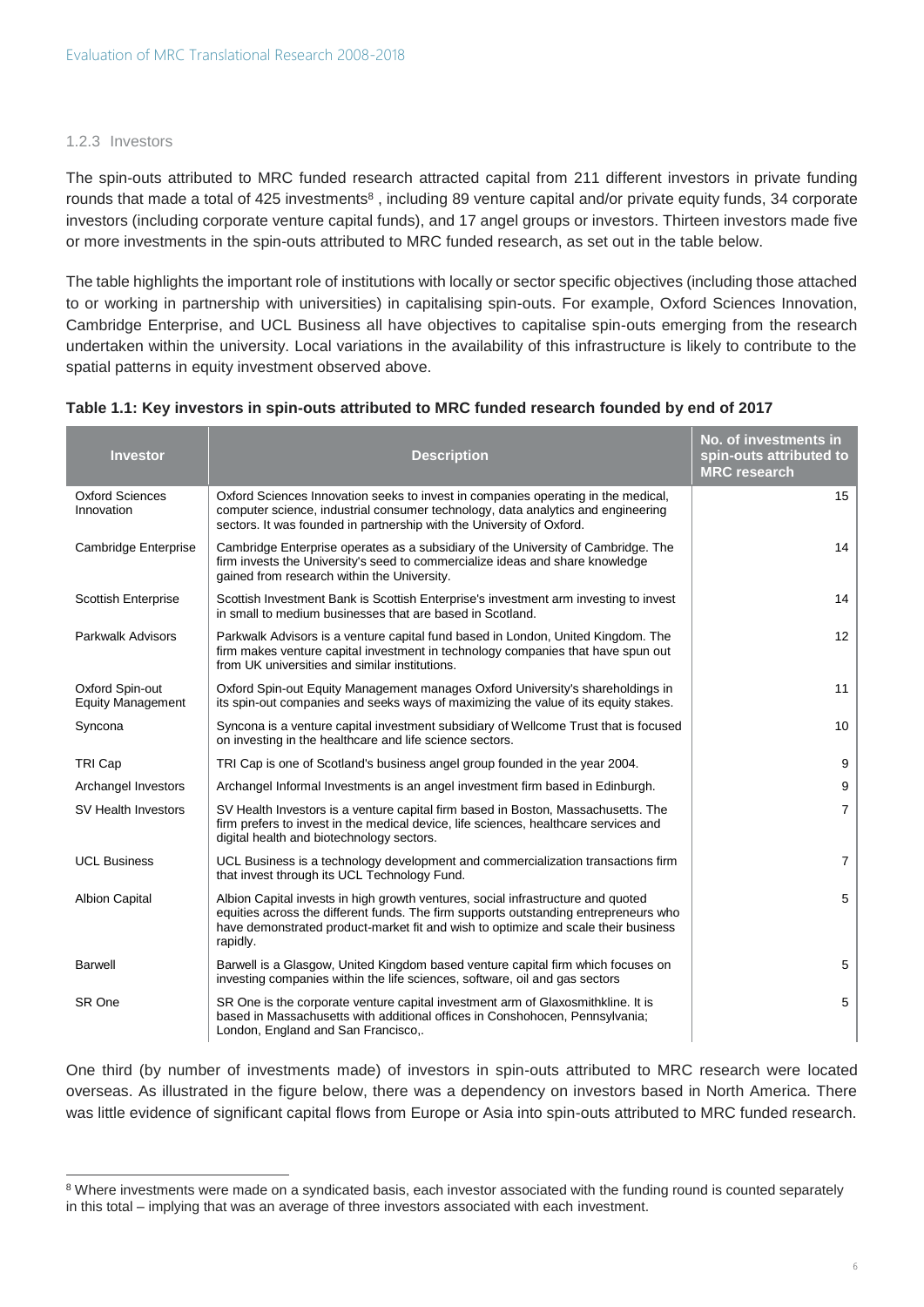

#### <span id="page-8-0"></span>**Figure 1.7: Geographical distribution of investors in spin-outs attributable to MRC research**

*Source: Pitchbook, UK headquartered firms only* 

#### <span id="page-8-1"></span>**1.3 Exits**

 $\overline{a}$ 

<span id="page-8-2"></span>1.3.1 Exits achieved by spin-outs attributed to MRC funded research

A total of nine spin-outs attributed to MRC funded research (i.e. seven percent of the total number established) reached an exit for their investors through an IPO or through a corporate acquisition:

- **IPOs:** As noted above, four companies completed an IPO by the end of 2018 Nightstar, Orchard Therapeutics and MeiraGTx, and Bicycle Therapeutics. These companies share common characteristics:
	- − Except for Bicycle Therapeutics, they are focused on the development of gene therapies and have developed a portfolio of candidates extending beyond those associated with the grants awarded by MRC.
	- The three companies now have a global reach with a presence in the US and are listed on the NASDAQ. It is possible to speculate that this reflects desire to access the greater depth of capital markets, although where the PIs concerned were interviewed, they were not close to the current commercial strategy and these issues were not discussed during interviews.
	- − Leading candidates are largely in or have concluded Phase II trials at present. Orchard Therapeutics reports it will seek FDA approval for its gene therapy for ADA in 2019, which emerged directly from MRC funded research.
	- The companies have attracted interest of large pharmaceutical firms. Nightstar Therapeutics announced a definitive agreement to be acquired by Biogen for £688m<sup>9</sup> in 2019 (as highlighted below). MeiraGTx has recently announced talks with Johnson & Johnson with respect to a possible partnership agreement that would lead to an additional £100m in working capital.
- **Corporate acquisitions:** Six spin-outs (5 percent of the total established) generated an exit for their investors through a corporate acquisition by 2018. Details of these acquisitions are set out in the table below.

<sup>&</sup>lt;sup>9</sup> Note that this transaction was in dollar terms and the sterling value was correct as of 30<sup>th</sup> August 2019.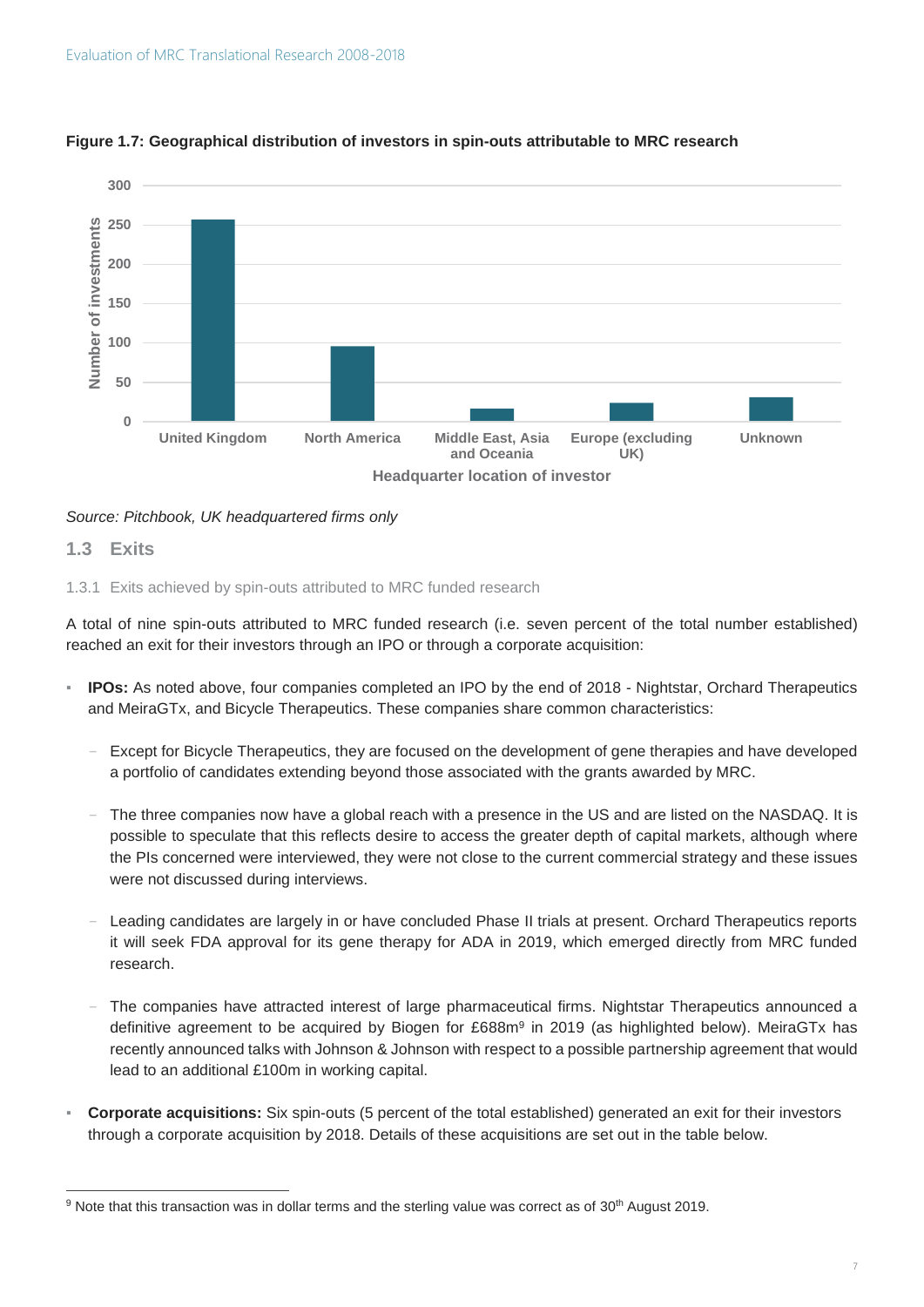<span id="page-9-0"></span>

|  | Table 1.2: Acquisitions of spin-outs backed by MRC funded research |
|--|--------------------------------------------------------------------|
|--|--------------------------------------------------------------------|

| Company                                                                                                       | <b>Relevant MRC funded research</b>                                                                                                                                                                                                                                                                                               | <b>Acquired by</b>                                                                                                                                                                  | <b>Deal Size</b> |
|---------------------------------------------------------------------------------------------------------------|-----------------------------------------------------------------------------------------------------------------------------------------------------------------------------------------------------------------------------------------------------------------------------------------------------------------------------------|-------------------------------------------------------------------------------------------------------------------------------------------------------------------------------------|------------------|
| iOX Therapeutics - developer of<br>cancer immunotherapies<br>established in 2015.                             | Attributed to two MRC grants:<br>programme funding for the MRC<br>Immunology Unit and an award<br>specifically to investigate<br>vaccination strategies enhance<br>tumour specific T cell responses.                                                                                                                              | <b>SalvaRx</b><br>UK.<br>based<br>immunotherapy developer, itself<br>acquired in January 2019<br>by<br>Portage<br>Biotech (Canada)<br>for<br>£71.7m.                                | Undisclosed.     |
| Activiomics - developer of label-<br>free mass spectrometry<br>technologies for biomarker<br>development.     | Attributed to collaborative project<br>(with AstraZeneca) to explore the<br>role of PI 3-kinases in<br>haematological cancers.                                                                                                                                                                                                    | hVIVO (formerly Retroscreen) -<br>UK headquartered CRO providing<br>human disease models to<br>accelerate drug discovery in<br>infectious and respiratory<br>diseases.              | £3.1m            |
| Immago Biosystems - developer<br>of antibody based cancer<br>therapies.                                       | Attributed to 2012 Confidence in<br>Concept Award to Oxford<br>University.                                                                                                                                                                                                                                                        | Hansa Biopharma -<br>pharmaceutical company<br>headquartered in Sweden.                                                                                                             | Undisclosed      |
| Proaxsis - developer of<br>technologies to capture and<br>measure protease biomarkers.                        | Attributed to 2012 Confidence in<br>Concept Award to Queen's<br>University Belfast.                                                                                                                                                                                                                                               | NetScientific UK - UK<br>headquartered healthcare group<br>focused on developing early and<br>mid-stage technology companies<br>in diagnostics, digital health and<br>therapeutics. | £1.2m            |
| <b>Imanova</b> - developer of PET and<br>MRI techniques to raise<br>productivity in early drug<br>development | Attributed to 2010 award to King's<br>College London to develop<br>quantitative PET imaging probes<br>for neuroinflammation.                                                                                                                                                                                                      | <b>Invicro</b> – UK based CRO<br>providing data analysis and<br>software for pre-clinical imaging                                                                                   | Undisclosed      |
| <b>Nightstar Therapeutics -</b><br>developer of gene therapies for<br>ocular diseases.                        | Attributed to 2013 award to<br>develop gene therapy to treat<br>Stargardt Disease. There is<br>uncertainty as to whether this<br>case should be treated as a<br>licensing agreement or a spin-out,<br>as the account given by the PI<br>suggested that the spin-out was<br>initially founded to commercialise<br>other therapies. | Biogen - large US biotechnology<br>firm, specialising in neurological<br>and autoimmune diseases.                                                                                   | £688.1m          |

#### <span id="page-9-1"></span>1.3.2 Exits in context of the overall sector

By early 2019, 54 firms founded since 2008 that were active in the pharmaceutical and biotechnology, healthcare technology systems, healthcare devices, and digital health sectors completed an exit for their investors through an IPO or a corporate acquisition. Again, assuming the OLS Biopharma and Medical Technology database gives a sufficiently accurate measure of the number of start-ups in the sector over the period, this equates to 3 percent. This indicates that spin-outs attributed to MRC research were more likely to deliver an exit for their investors than average. In terms of attained values:

- **IPOs:** There were 11 IPOs over the period, through which the firms concerned raised a total of £643.6m. Spinouts attributed to MRC funded research accounted for 50 percent of this total. Other companies to raise significant funding from capital markets included Adaptimmune (£127.6m) and Autolus (£112.6m), both of which originated in research funded by the MRC and other Research Councils.
- Acquisitions: There were a further 100 completed acquisitions deals with a total value of £4.2bn (including contingent pay-outs) to which the main contribution of spin-outs attributed to MRC funded research was the sale of Nightstar Therapeutics described above. Other deals included six major transactions involving five therapy developers and one developer of biosensors. These companies included Ziarco (to Novartis for £815.9m), Ziylo (to Novo Nordisk for £617.1m), Tusk Therapeutics (to Hoffmann-La Roche for £585.1m), Convergence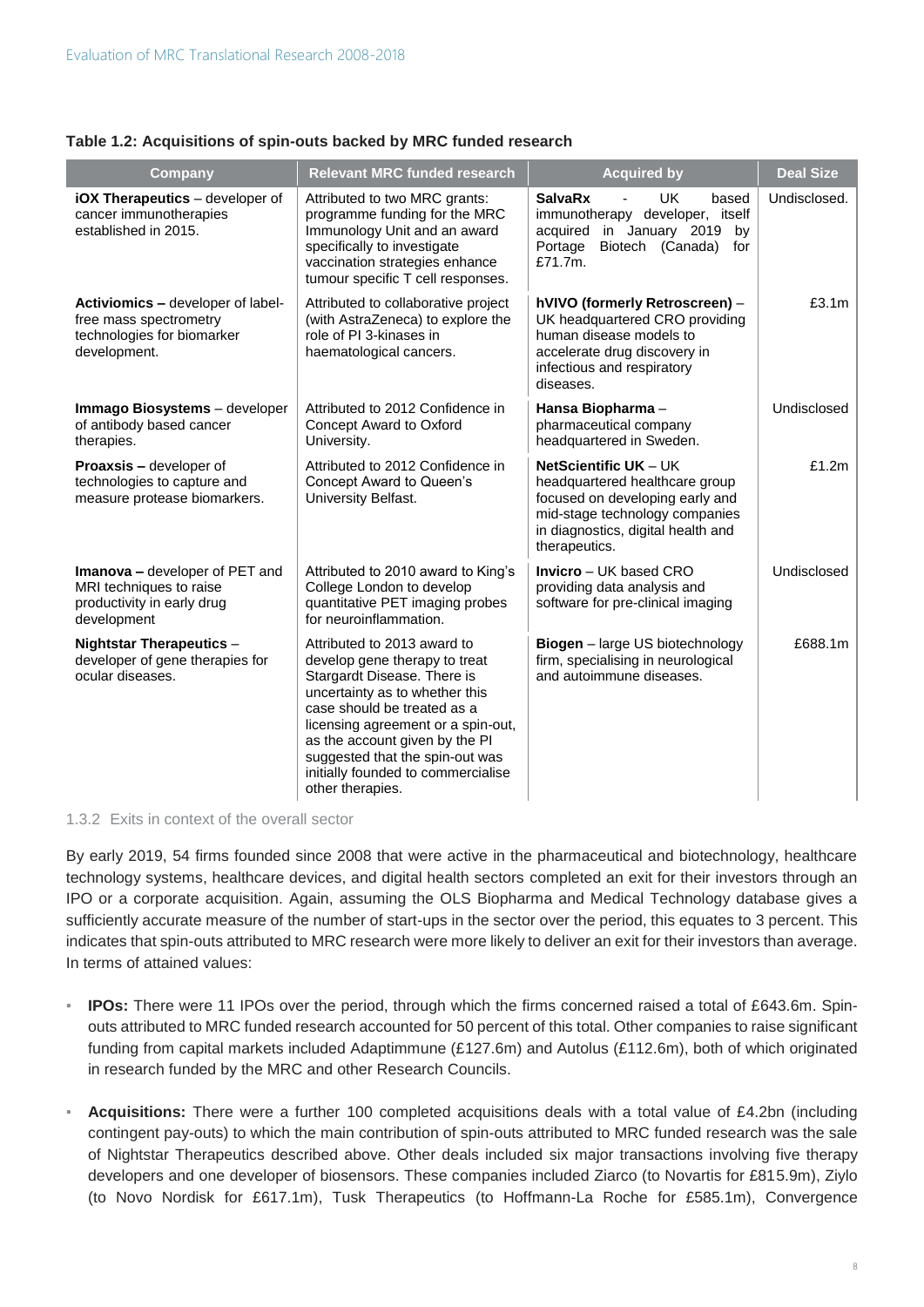Pharmaceuticals (to Biogen for £429.1m), F-Star Gamma (to Denali Therapeutics for £349.9m) and iOmet (to Merck for £270.1m). Each acquirer was headquartered overseas, highlighting the acknowledged shortage in domestic corporate exit opportunities and the risk that the long-term economic impacts associated with the exploitation of the underlying intellectual property are realised overseas.

#### <span id="page-10-0"></span>**1.4 Firm values**

Valuations of firms provide a measure of the net economic value that has accumulated in the spin-outs attributed to MRC funded research. In perfect markets with no transaction costs, the price investors are willing to pay will reflect risk weighted expectations of future profits over and above the risk-free rate of return (and in turn, those profits should reflect the value of future health impacts associated with the adoption of the technologies being developed)<sup>10</sup>.

Records from Pitchbook capture the valuations of firms at the point they receive investment (where disclosed). Analysis of the most recent valuation of companies (including current enterprise values for those firms that were listed on public markets) suggests that the total value of spin-outs attributed to MRC funded research totalled £2.9bn by August 2019.

#### <span id="page-10-1"></span>**1.5 Attribution to MRC funding**

There are questions as to how far these results can be attributed directly to the MRC grants awarded, as PIs may have – in principle - secured funding from other private, public or charitable sources in the absence of the MRC (producing similar outcomes). This section provides summary results of more detailed statistical analysis focused on comparing marginal applicants to the Development Pathway Funding Scheme (DPFS)<sup>11</sup>, part of the MRC directed translational research portfolio, to explore questions of what may have occurred in the absence of this programme.

#### <span id="page-10-2"></span>1.5.1 Key hypotheses

 $\overline{a}$ 

It is anticipated that grants awarded by the MRC could have two distinct types of effect on spin-out activity:

- **Likelihood spin-outs are established:** In principle, MRC funding for preclinical and/or clinical research may allow research teams to progress the translation of their underlying technologies, increasing the likelihood that they reach a point at which the costs of establishing a spin-out are justified by its potential commercial success. There is also a possibility that research teams that are not awarded funding go on to establish a spin-out to attract private resources to fund the on-going development of the technology (for example, if they are unable to attract academic or charitable funding from other sources). There is a degree of ambiguity over expected impact of the programme on the likelihood of a spin-out.
- **Performance of the spin-out:** However, MRC funding would also lead to de-risking of the underlying technology by enabling PIs to develop a more complete data package regarding its likely efficacy. This could ease the difficulties faced by the spin-outs in attracting external investment to fund their ongoing activities, producing longer term effects on the speed with which it can progress the underlying technologies. There was also evidence from interviews with opinion leaders that receipt of MRC funding acts a quality signal to investors. As such, the prior expectation is that MRC funding would enable founders to access capital markets more readily, attracting greater levels of investment.

<sup>&</sup>lt;sup>10</sup> While there will be issues in that spin-outs may grow at the expense of competitors or crowd out other activities. However, it might be assumed that the activities displaced or crowded earn a 'normal' rate of return and as such these issues can be put to one side.

<sup>&</sup>lt;sup>11</sup> This analysis focuses on the DPFS as the data on declined applicants needed was not available for other initiatives.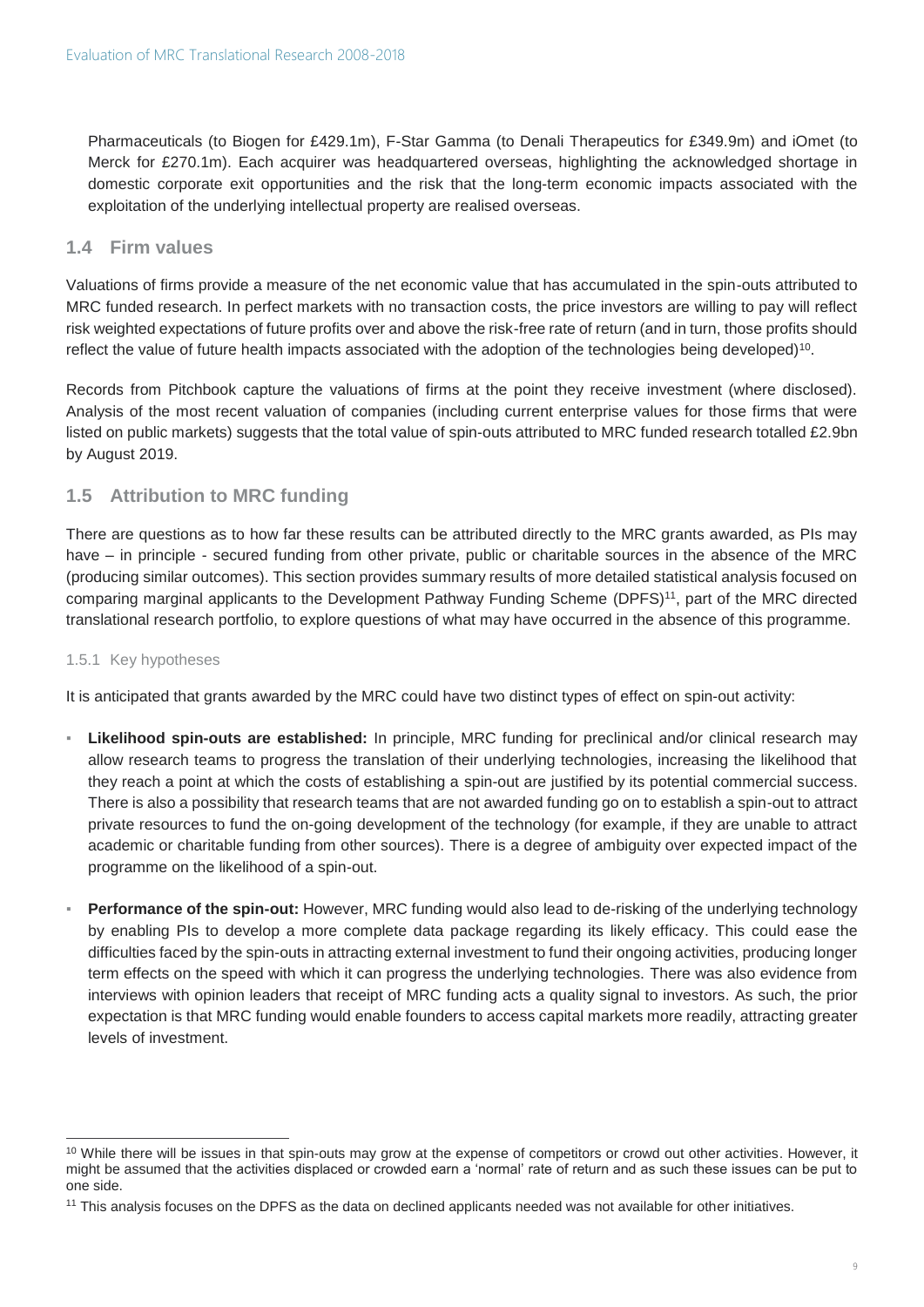#### <span id="page-11-0"></span>1.5.2 Database of spin-outs

This analysis drew on MRC records of PIs and Co-Is that were awarded grants through the DPFS and those that applied but were declined funding. To complete the following analysis, it was necessary to construct a database of spin-outs established by those awarded funding and those that applied but were not successful.

This database was constructed by searching the Companies House register for companies established since 2008 where the Principal Investigator was named as a founding Director. This process over-identified the number of companies that could be plausibly connected to the research programme associated with the funding applications made. Several PIs were named as Directors of companies that had no direct connection to the development of new technologies (i.e. they could not be characterised as 'spin-outs'). This included instances where the PI was named as a Director of scientific societies, clinical practices, or property management companies. These companies were excluded from the database.

Comparisons were also made between the abstract associated with the grant application and the pipeline described on the website and other public documentation associated with the firm. For those awarded grants, information was also drawn from Researchfish and interviews with PIs (where available) to provide further confirmation. If a link could not be established (e.g. if the company had no website), then these companies were excluded from the database. This process identified 15 spin-outs associated with those awarded DPFS grants and five associated with applications that were declined.

There is a high level of consistency between the administrative data, Researchfish and the PI interviews. The only inconsistency identified arose from companies established recently (i.e. since mid-2018) which do not appear in Researchfish, likely due to the lagged nature of the data. There were also several companies established by PIs recently without websites, which may be spin-outs but could not be definitively connected to the research (and these have not been included in the analysis).

#### <span id="page-11-1"></span>1.5.3 Analytical approach

The aim of this analysis is to isolate the incremental effect of the grants awarded through the DPFS on both the likelihood that an academic research team establishes a commercial vehicle to exploit the research and the underlying performance or growth of those spin-outs. Disentangling the causal effect of the grants awarded is challenging as the intellectual property underpinning the spin-out is often developed over a sequence of grants (and in many cases, relevant fundamental science will also have been supported by the MRC). The relationship between MRC funded research and the pipelines of the relevant firms is also complex. In some cases, MRC funding clearly contributed to the development of the technology platform upon which the firm's pipeline was based. In others, MRC funding only supported the development of a single candidate (raising questions as to how far the funding was a causal factor in the outcomes described above).

These issues can be explored with more precision by drawing an appropriate comparison group of research teams that did not receive funding through the programme but were otherwise equivalent to those that did. PIs making applications for funding through the programme but were declined are likely to share many characteristics with those did receive grants. However, as applications are judged both on their scientific and commercial merits, these differences may merely be a product of the quality of the underlying research programme rather than an effect of the grant awarded.

This problem can be addressed by exploiting the process through which grants are awarded. The architecture of the resource allocation process creates a formal discontinuity between those awarded grants and those that were not, at the minimum scoring threshold for each round. It can be assumed that while those awarded grants and those who were not will differ systematically on an overall basis, randomness in the scores in the immediate vicinity of this minimum scoring threshold will mean that the observed and unobserved characteristics of the two groups will be also random. As such, comparisons between those just exceeding the minimum scoring threshold and those that just fell